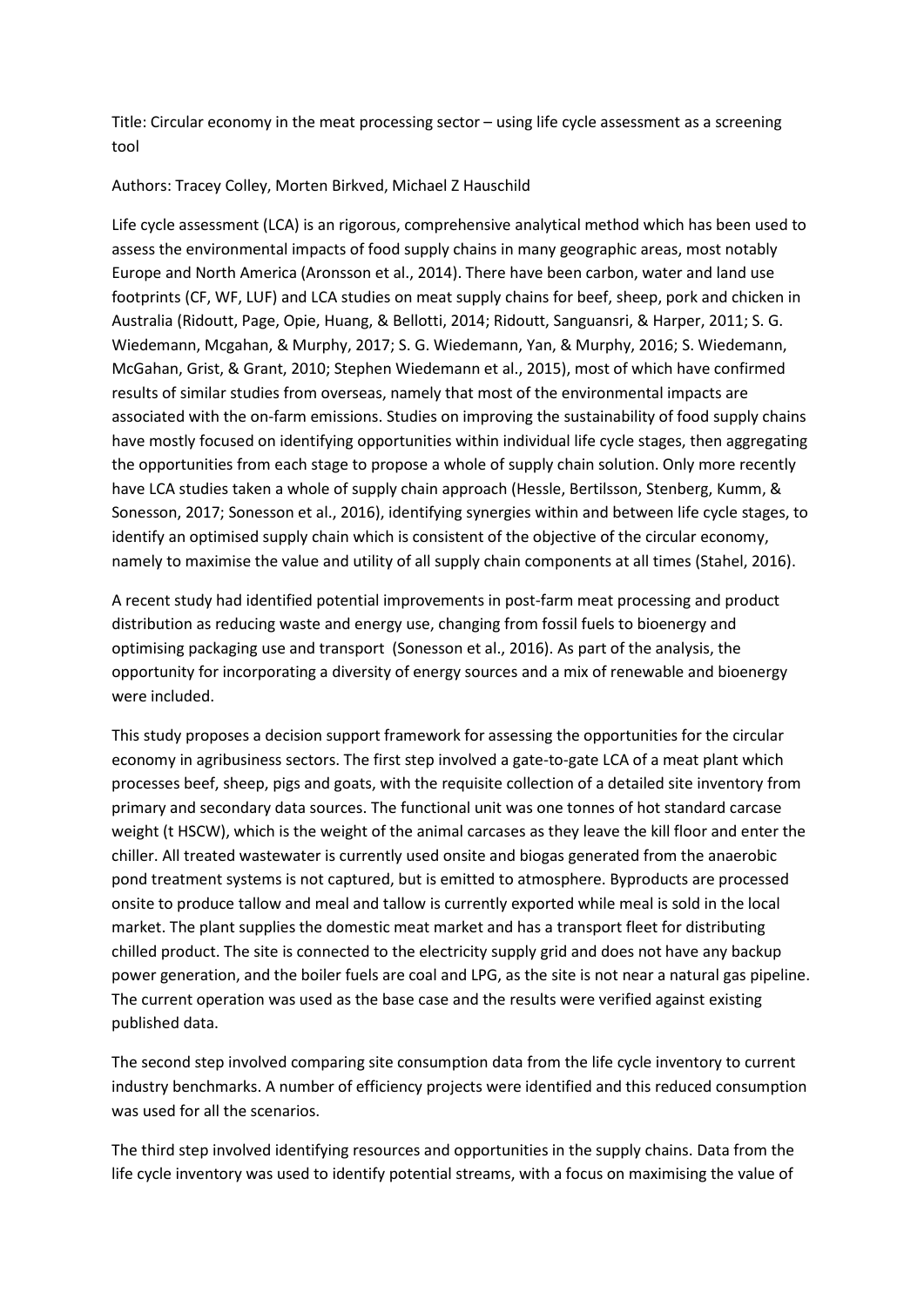each stream. Published CF, WF, LUF and LCA studies from Australian upstream supply chains were analysed to identify supply chains characteristics. Opportunity for energy supply diversification were included at this stage, with a particular focus on renewable and bioenergy integration opportunities. For the case of biomass production, assumptions were made about annual growth rates of biomass and this was converted to an area of land area required.

The fourth step involved identifying physical, chemical, biological, geographical and technological constraints (or risks) relevant to the supply chain and the geographic location of the site using a qualitative approach. This was used to eliminate infeasible scenarios and scenarios which increased risks in areas such as public health, cost or liability for the company.

The fifth and final step involved modelling a number of scenarios using openLCA software using the Ecoinvent database for background processes and using the Life Cycle Impact Assessment methods as recommended by the Australian Life Cycle Association Society (Renouf et al., 2016). These scenarios included utilising tallow, biogas from the anaerobic treatment pond, solar photovoltaics, wind turbines and biomass in different combinations for transport, thermal and electrical energy supply.

Although the results are location specific to a certain extent, this study provides a method which could be used to support agribusiness supply chains in the transition to a circular economy, to enable them to reap the benefits while minimising the risk.

References:

- Aronsson, A. K. S., Landquist, B., Esturo, A., Olafsdottir, G., Ramos, S., Pardo, G., … Mjöll Ingolfsdottir, Gyda1 Yngvadottir, E. (2014). The applicability of LCA to evaluate the key environmental challenges in food supply chains. In *Proceedings of the 9th International Conference on Life Cycle Assessment in the Agri-food Sector* (pp. 55–63). ACLCA.
- Hessle, A., Bertilsson, J., Stenberg, B., Kumm, K.-I., & Sonesson, U. (2017). Combining environmentally and economically sustainable dairy and beef production in Sweden. *Agircultural Systems*, *156*, 105–114. http://doi.org/10.1016/j.agsy.2017.06.004
- Renouf, M. A., Grant, T., Sevenster, M., Logie, J., Ridoutt, B., Ximenes, F., … Lane, J. (2016). *Best Practice Guide for Life Cycle Impact Assessment in Australia* (Vol. 2). Retrieved from http://www.alcas.asn.au/sites/default/files/Best Practice Guide (V2 15\_2\_16) (Final)\_0.pdf
- Ridoutt, B. G., Page, G., Opie, K., Huang, J., & Bellotti, W. (2014). Carbon, water and land use footprints of beef cattle production systems in southern Australia. *Journal of Cleaner Production*, *73*, 24–30. http://doi.org/10.1016/j.jclepro.2013.08.012
- Ridoutt, B. G., Sanguansri, P., & Harper, G. S. (2011). Comparing Carbon and Water Footprints for Beef Cattle Production in Southern Australia. *Sustainability*, *3*(12), 2443–2455. http://doi.org/10.3390/su3122443
- Sonesson, U. G., Lorentzon, K., Andersson, A., Barr, U.-K., Bertilsson, J., Borch, E., … Wall, H. (2016). Paths to a sustainable food sector: integrated design and LCA of future food supply chains: the case of port production in Sweden. *Int J Life Cycle Assess*, *21*, 664–676. http://doi.org/10.1007/s11367-015-0969-5
- Stahel, W. R. (2016). Circular economy. *Nature*, *531*(24 March 2016), 435–438. Retrieved from http://www.nature.com.proxy.findit.dtu.dk/polopoly\_fs/1.19594!/menu/main/topColumns/to